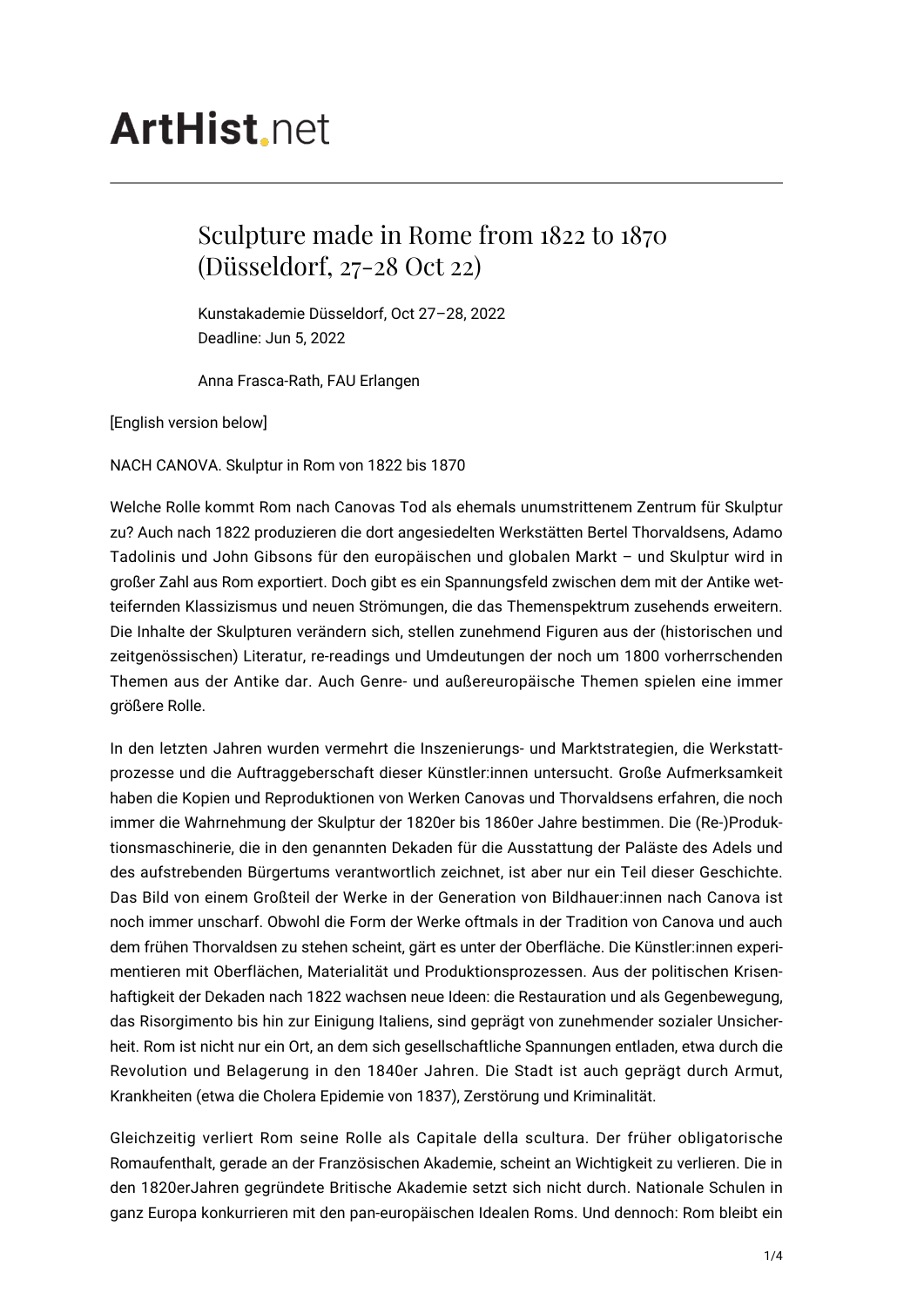Ort, an dem Expats freier und unter geringerer sozialer Kontrolle arbeiten können. Amerikanische Bildhauerinnen siedeln sich an, die britische Community bleibt groß.

Die Tagung stellt die offene Frage, wie man die römische Skulptur nach Canova klarer konturieren kann. Die 30-minütigen Beiträge können sich mit folgenden Fragestellungen befassen oder andere Perspektiven öffnen:

a) Aufbruch oder Peripetie?

- Inwiefern bietet Rom im 19. Jahrhundert ein Klima für Innovation ("White marmorean Flock") und Irrwege (Ferdinand Pettrich)?

- Wie stehen (endlose) Reproduktionen zu den neuen Themen und innovativen Produktionstechniken?

- Welche Rolle übernehmen die (europäischen) Akademien? Ist Rom immer noch ein Ort der Vervollkommnung durch die Konfrontation mit der Antike oder welche Erfahrungen suchen die Romstipendiaten und reisenden Künstler in der ewigen Stadt?

- Was sind die neuen/eigentlichen Zentren des künstlerischen Austauschs?

- Welche Werkstätten, Salons, Gruppierungen treiben Innovationen an? Gibt es noch eine Avantgarde in Rom?

b) Das Auseinanderbrechen von Form und Inhalt (Thorvaldsen, Gibson)

- Wie passt die Form noch zum Inhalt?
- Inwiefern tragen die Produktionsverhältnisse in Rom zum Inhalt der Skulptur bei?
- Welche Rolle beanspruchen die Bildhauer:innen im Werkstattprozess?
- Welche Erfindungen werden getätigt bzw. sind heute bekannt?
- Wie verhält sich die Produktion von Skulptur in Rom zu dem im übrigen Europa?
- Gibt es so etwas wie eine ,romantische Skulptur'?

c) Zwischen Orientierungslosigkeit, Entropie und Fragilität (Skulptur und Licht, Musik, Geruch) und ephemerer Versteinerung (Multisensorik)

- Wie wird Skulptur in den Werkstätten und Sammlungen inszeniert?
- Wie verhalten sich ephemere und nicht-ephemere Situationen zueinander?

- Welche Rolle spielt die multisensorische Wahrnehmung von Skulptur für die Rezeption der Werke in und außerhalb von Rom?

- Wie verhält sich die Skulptur dabei zu anderen künstlerischen Gattungen?
- Kollaborationen und Grenzgänge: Interaktionen zwischen Skulptur, Musik, Literatur?

d) Themen: Gewalt, Brutalität, Neo-Humanismus, Feminismus, Abschaffung Sklaverei, Gefangene, Wunden im Stein, Seelenqual

- Welche Themen finden Einzug?

- Wie wirken sich aktuelle gesellschaftliche und soziale Fragen auf die Themen der Skulptur aus bzw. wie werden sie aufgegriffen/verarbeitet?

- (Wie) positionieren sich die Künstler:innen?

Bitte senden Sie bis spätestens 5. Juni 2022 Ihr Abstract (max. 500 Wörter) und einen kurzen CV per E-Mail an Johannes Myssok (Johannes.Myssok@kunstakademie-duesseldorf.de) und Anna Frasca-Rath (anna.frasca-rath@fau.de).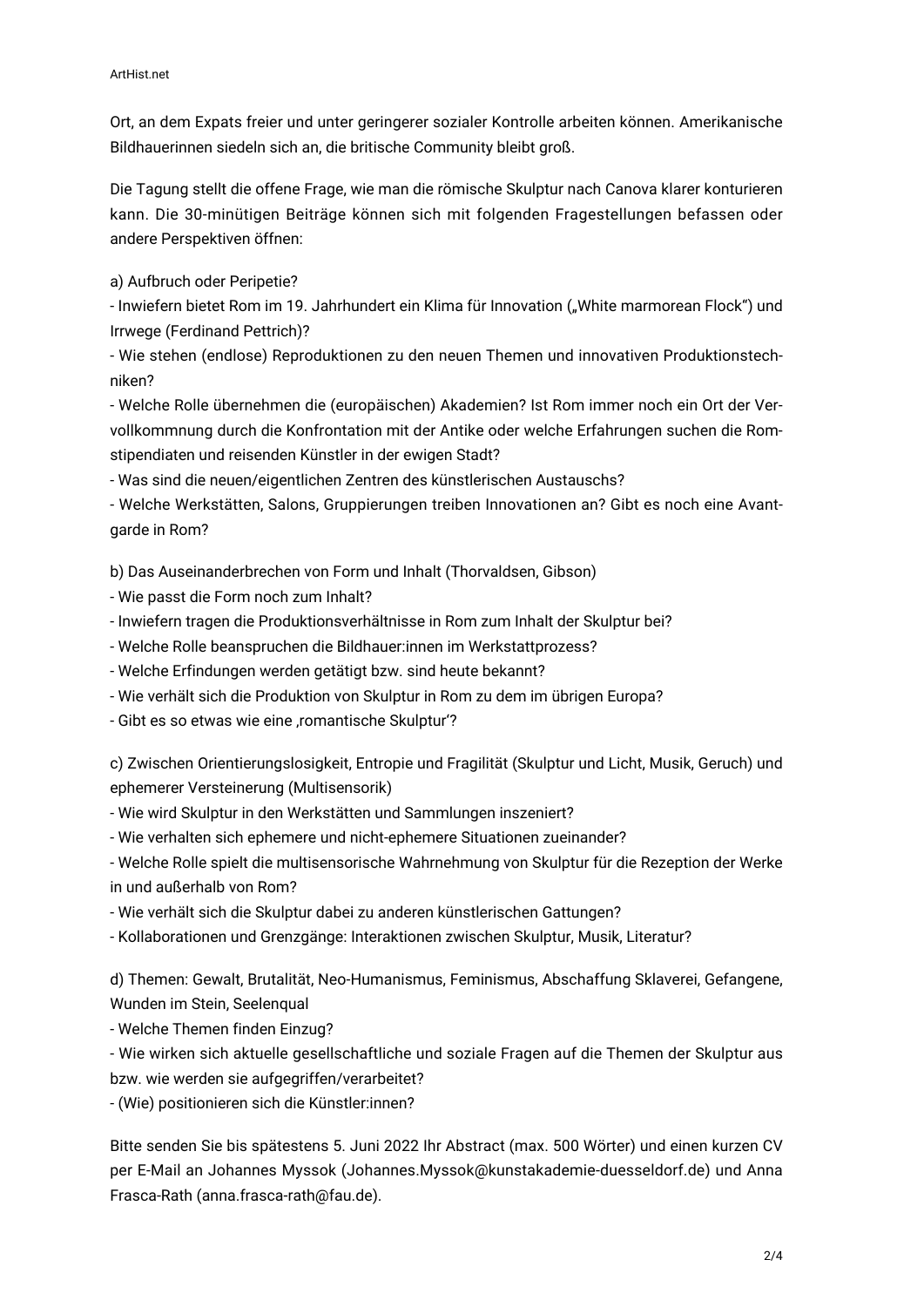--

### AFTER CANOVA. Sculpture made in Rome from 1822 to 1870

What happens to Rome – the unrivalled European center of neo-classical sculpture – after Canova's death in 1822? The workshops of Bertel Thorvaldsen, Adamo Tadolini and John Gibson continue to produce works for the European and global art market – and still large numbers of sculptures are exported from the papal city. There is, however, a growing tension between neo-classicism and the reception of classical art, and new trends, which are expanding the range of topics of sculpture. The subjects change, and figures from (historical and contemporary) literature are depicted more frequently, as well as re-readings and reinterpretations of the topics from antiquity that were still prevalent around 1800. Genre and non-European themes are also playing an increasingly important role.

The last years have seen a surge of publications discussing the self-fashioning and market strategies, the workshop practices and the commissions of works by Rome-based artists of the time. Copies and reproductions of works by Canova and Thorvaldsen have received a great deal of attention and still define the perception of sculpture from the 1820s to 1860s. However, the (re)production machinery that was responsible for the sculpture galleries and collections as well as the decoration of the palaces of the nobility and the up-and-coming bourgeoisie in the decades mentioned is only part of this story. The picture of post-Canova generation of sculptors is still blurred. Although the form of the works often seems to be in the tradition of Canova and even Thorvaldsen, things are bubbling beneath the surface. Artists experiment with surfaces, materiality and production processes. New ideas grow out of the political crisis of the decades after 1822: the restoration and, as a counter-movement, the Risorgimento leading towards the unification of Italy, are characterized by increasing social insecurity. Rome isn't just a place where social tensions erupt, such as the revolution and siege of the 1840s – the city is also marked by poverty, disease (such as the cholera epidemic of 1837), destruction and crime.

At the same time, Rome loses its role as capitale della scultura. The almost obligatory sojourn in Rome, especially at the French Academy, seems to become less important. The British Academy, founded in the 1820s, does not catch on. National schools across Europe compete with the pan-European ideal identified with Rome. And yet: Rome remains a place where expats can work more freely and under less social control. American sculptors settle down, the British community remains large.

The conference poses the open question of how sculpture made in Rome after Canova's death can be outlined more clearly. The 30-minute contributions can deal with the following questions or open up other perspectives:

#### a) Departure or Peripetia?

- To what extent does Rome in the 19th century offer a climate for innovation ("White marmorean Flock") or is it the place for dead-ends (Ferdinand Pettrich)?

- How do (endless) reproductions relate to the new topics and innovative production techniques? - What is the role of the (European) academies? Is Rome still a place for the study of antiquity, or what kind of experiences are the Rome scholarship holders and traveling artists looking for in the Eternal City?